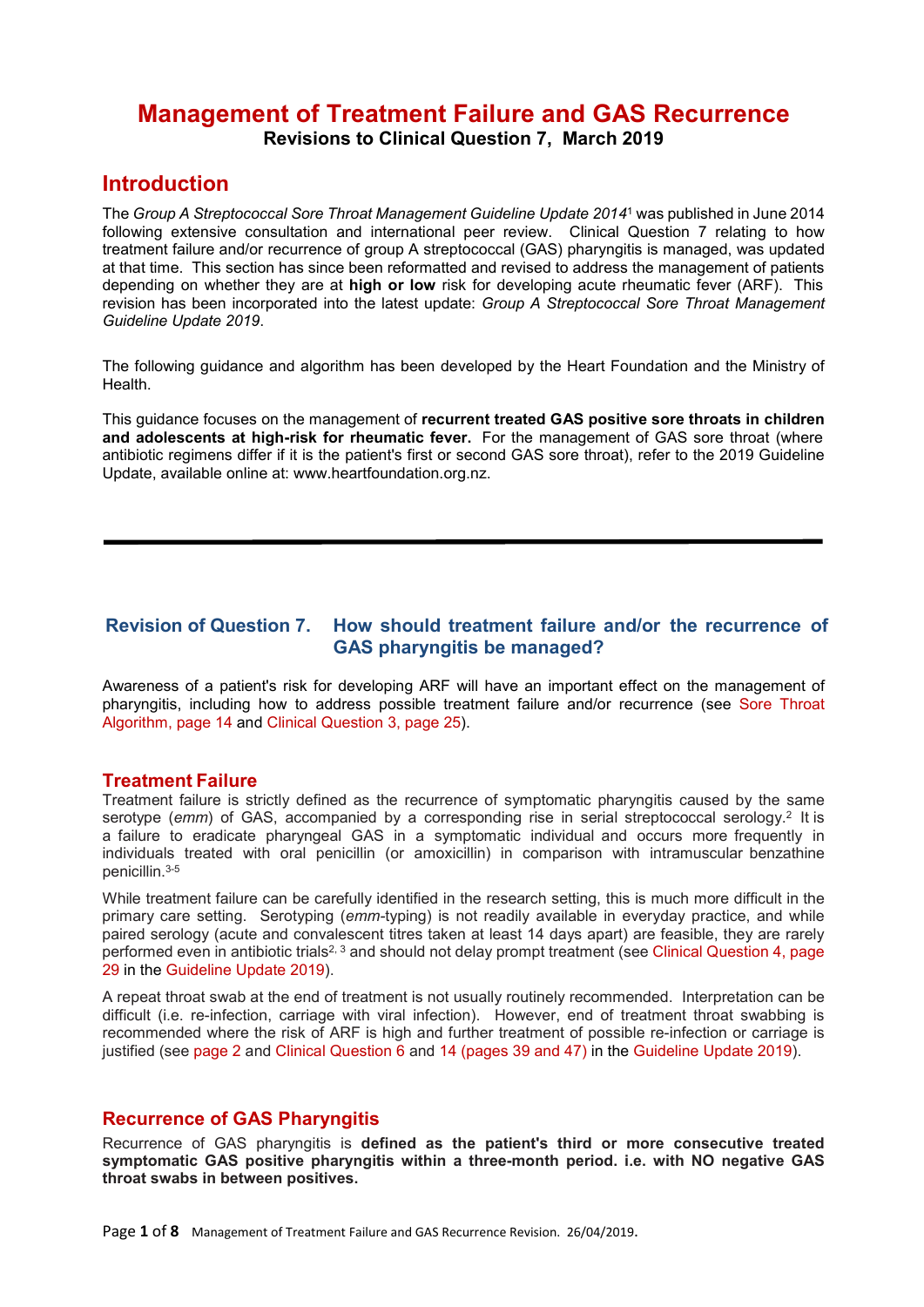### **Patients at High-Risk of ARF**

*Those at high-risk for ARF are individuals who have a personal, family or household history of ARF, or who have two or more of the following criteria; Māori or Pacific ethnicity, age 3-35 years with an emphasis on children and adolescents, or living in crowded circumstances or in lower socioeconomic areas of the North Island. Emphasis is on children and adolescents (aged 4-19 years old) as they are at particularly high-risk of developing ARF.*

The main objective in treating GAS pharyngitis is ARF prevention. In a study in a high-risk population, the determining factor for development of ARF was the persistence of pharyngeal GAS. 6

Important considerations in the **HIGH ARF RISK** population are whether the infection is a result of poor adherence with treatment (relapse) or re-infection of the patient by the same or a new strain of GAS from a family, household or other contact. A second episode of pharyngitis by the original infecting strain of GAS is less common. $\mathbf{\mathsf{7}}$  A recent study from a United States population highlighted careful management of repeated episodes, which were found in many cases to be due to a new serotype. 8 In a New Zealand study in a high risk population, approximately two thirds of GAS positive swabs at the end of treatment were a new serotype or a relapse (i.e. with symptoms) of the original serotype.<sup>3</sup>

#### **Clinical Prediction Rules**

Using clinical prediction rule (CPR) is not recommended in the management of GAS pharyngitis in a population at high-risk of ARF in either general practice or the school-clinic setting. Application in the school-clinic population showed a 50% prediction i.e. 50% GAS positive pharyngitis cases were missed. There is limited testing of CPR's in the general practice population in New Zealand at high ARF risk.<sup>9</sup> (See Clinical Question 1, page 20 in the Guideline Update 2019)

#### **Treatment**

In an environment where **ARF is endemic** and streptococcal pharyngitis occurs repetitively in some individuals, the third or further GAS recurrences can be treated using IM benzathine penicillin or oral amoxicillin.

Collect post-treatment swab from the index case, three to six days<sup>2</sup> after completion of 10 days of amoxicillin or one month after IM benzathine penicillin. If the patient remains GAS positive on throat swabbing, seek paediatrician, adult infectious disease specialist or clinical microbiologist advice (refer to antibiotic table and footnotes on page 6 or Appendix 10, page 70, in the Guideline Update 2019). Following consultation and peer review, this table is to be used for the antimicrobial management of a patient's third or more consecutive symptomatic treated GAS episode in a three-month period i.e. no GAS negative throat swabs in between. These regimens differ from the antibiotic regimens recommended for a patient's first or second GAS pharyngitis in a three-month period (see Clinical Question 5, page 30 in Guideline Update 2019).

### **Adherence**

Adherence to treatment may be improved by the use of once-daily oral amoxicillin if not already used. $^{10}$ <sup>11</sup> Daily observed therapy in special situations may be helpful. Where compliance is likely to be problematic, a single dose of IM benzathine penicillin should be considered, see Clinical Question 11, page 45.

#### **It is important to treat every GAS throat infection in the high ARF group, for the following reasons:**

- 1. It is impossible to always ascertain on clinical grounds which throat infections are viral or GAS. 12 Most sore throats are diagnosed clinically and/or with throat swabs and not with repeated serology. In New Zealand, the population (which includes all household members) at high-risk of ARF also has high rates of respiratory illnesses, including bronchiolitis, poorly controlled asthma and bronchiectasis.<sup>13, 14</sup> Determining a likely viral origin of a sore throat on the basis of accompanying symptoms such as cough may not be reliable in the high ARF risk New Zealand population.
- 2. Repeated GAS infections have been linked to ARF so the authors cannot say they are 'safe' for the individual to have. Refer to Clinical Question 7, page 41 and Proposed Rheumatic Fever Primary Prevention Programme Guideline,<sup>15</sup> available on the Heart Foundation website.
- 3. The risk of developing ARF in GAS carriers is unclear; the literature is very poor and further studies are needed (see Clinical Question 6, page 39 on GAS Carriage in Guideline Update 2019). However, GAS in carriers can spread to others, albeit less likely to than those with symptomatic pharyngitis.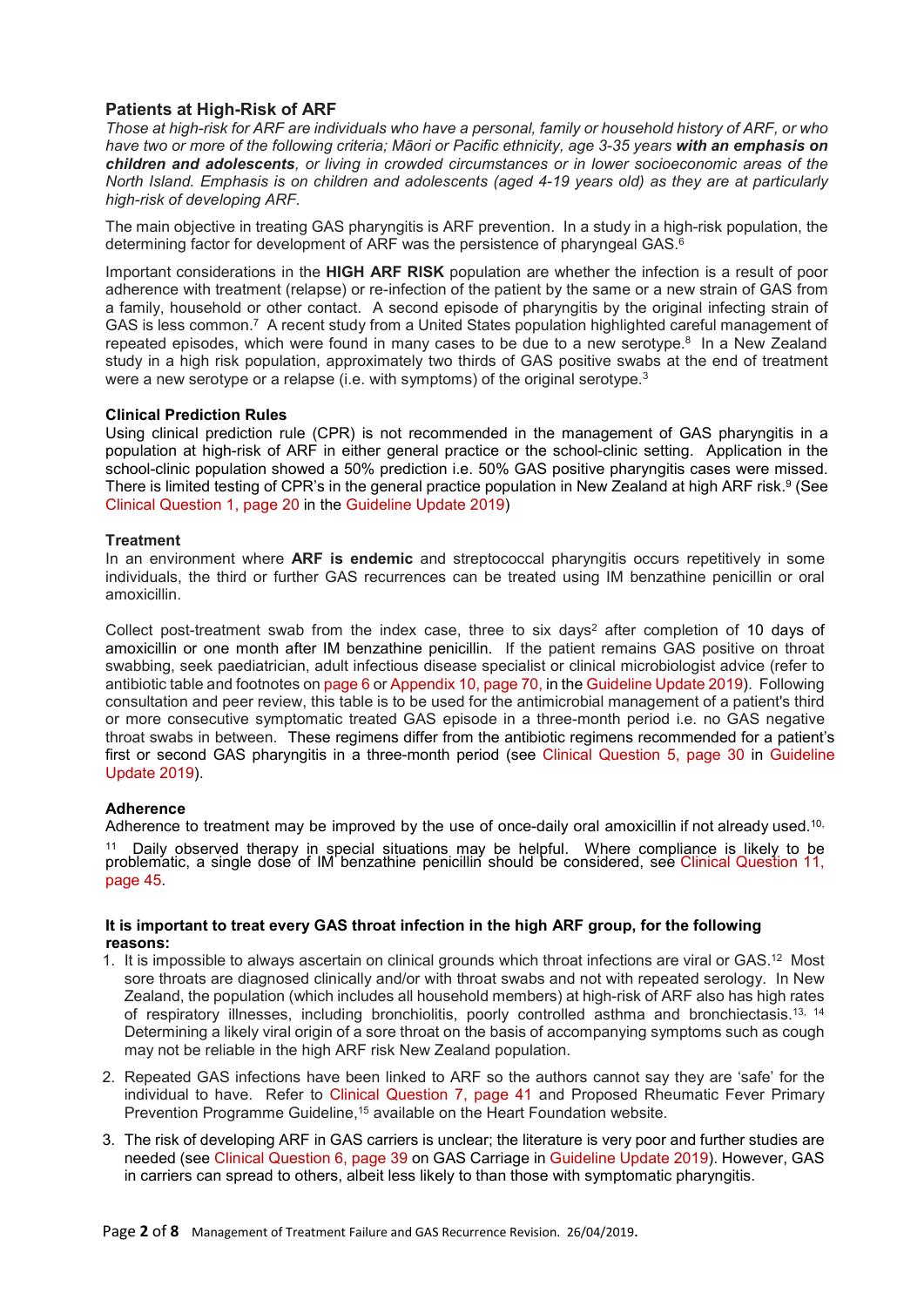4. GAS in the throat is still infectious for others (see Clinical Question 6, page 39 in Guideline Update 2019).

Based on the current knowledge, the Writing Group considers the risk/benefit of treating apparent recurrent episodes to favour treating in the best interests of the patient in a population at high-risk of ARF. It is acknowledged that in some situations GAS pharyngeal carriage (not infection) will be treated but it is considered that carriage itself poses some risk to both the patient and the household. See Clinical Question 6, page 39 on GAS carriage.

Household contacts of patients experiencing recurrences should be assessed as per the Household Sore Throat Management Algorithm and Clinical Question 19, page 51 in Guideline Update 2019.

| <b>Recommendation 1:</b>     | Treat recurrent GAS pharyngitis using algorithm on page 5 and treat<br>with IM benzathine penicillin or directly observed therapy of 10 days<br>of oral amoxicillin.                             |  |  |  |
|------------------------------|--------------------------------------------------------------------------------------------------------------------------------------------------------------------------------------------------|--|--|--|
| <b>Recommendation grade:</b> | Expert opinion                                                                                                                                                                                   |  |  |  |
|                              |                                                                                                                                                                                                  |  |  |  |
| <b>Recommendation 2:</b>     | Collect post-treatment swab from index case three to six days after<br>completion of 10 days of amoxicillin or one month after IM benzathine<br>penicillin.                                      |  |  |  |
| <b>Recommendation grade:</b> | Expert opinion                                                                                                                                                                                   |  |  |  |
|                              |                                                                                                                                                                                                  |  |  |  |
| <b>Recommendation 3:</b>     | If patient's post treatment swab is GAS positive, seek paediatrician,<br>or adult infectious disease specialist or clinical microbiologist advice<br>and/or refer to antibiotic table on page 6. |  |  |  |
| <b>Recommendation grade:</b> | Expert opinion                                                                                                                                                                                   |  |  |  |
|                              |                                                                                                                                                                                                  |  |  |  |
| <b>Recommendation 4:</b>     | Swab ALL household members (symptomatic and asymptomatic) with<br>emphasis on children and adolescents (4-19 year olds), and treat if<br>GAS positive.                                           |  |  |  |
| <b>Recommendation grade:</b> | Expert opinion                                                                                                                                                                                   |  |  |  |

### **Patients at Low-Risk of ARF**

*Those at low-risk for ARF are individuals who are non-Māori and non-Pacific people, children under three years old and adults older than 35 years old, those not living in crowded circumstances or lower socioeconomic areas of the North Island and with no personal, family or household history of ARF.*

The main objective in treating GAS pharyngitis is ARF prevention. **Avoidance of unnecessary antibiotics in this population is an important public health factor to limit unnecessary use of antimicrobials.** Most patients at low-risk of ARF will not require antibiotic treatment (see Sore Throat Algorithm, page 14 in Guideline Update 2019). However, it is advisable to follow up severe cases of GAS pharyngitis to ensure treatment should suppurative sequelae be suspected.

Gerber et al, studying patients in an environment where ARF was very uncommon, considered the possibility that GAS cultured at the end of a treatment course, when symptoms still persist, may be GAS isolated from the throats of chronic carriers actually suffering from viral upper respiratory tract infections.<sup>7</sup> In this type of environment the risk of ARF to the patient is very low, and the transmission of the GAS to others is likely to be of very minor importance.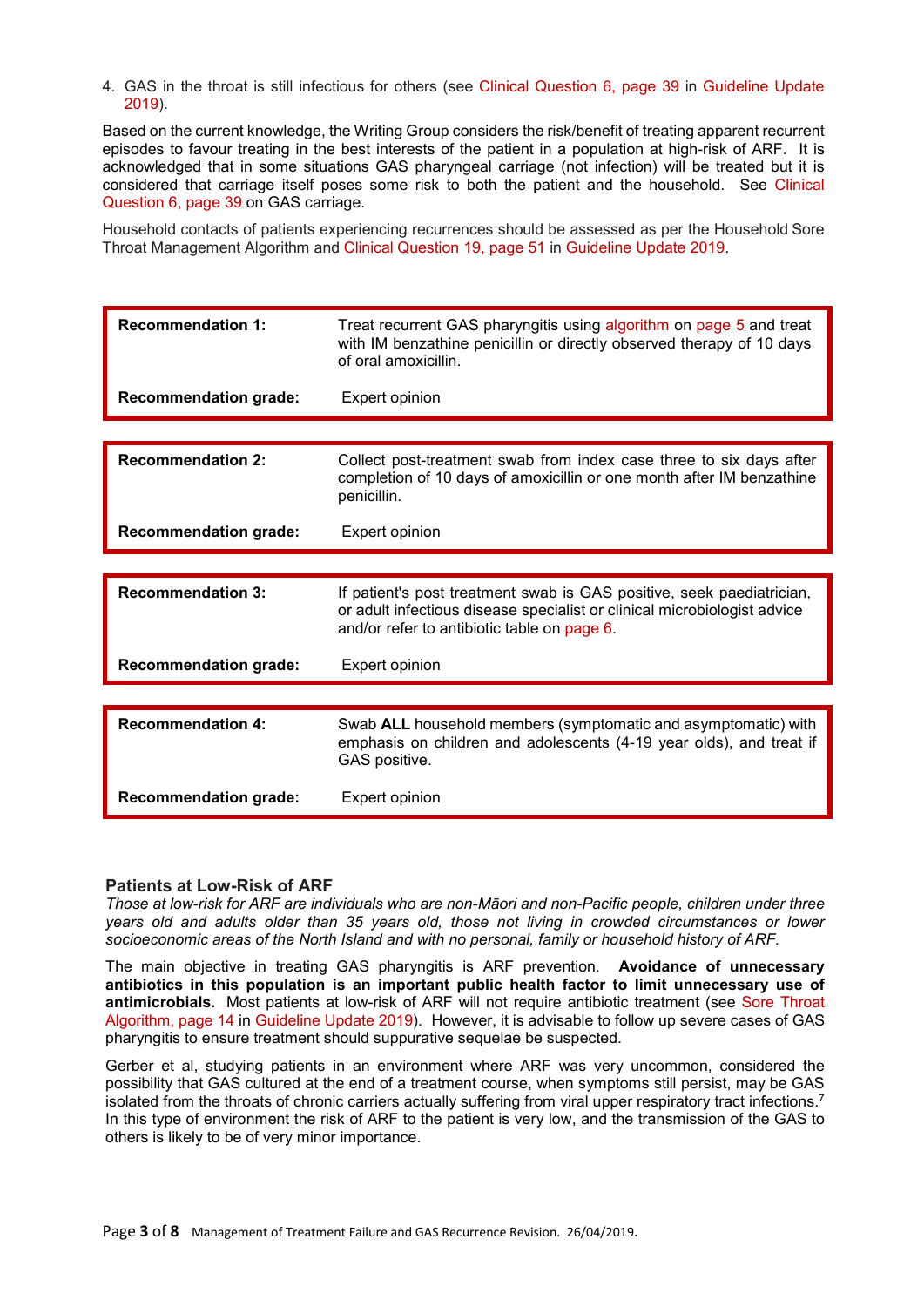| <b>Recommendation 1:</b>     | Throat swabbing and/or antibiotic treatment may not be required for<br>mild symptoms unless the patient is at increased risk of spreading<br>GAS e.g. healthcare and residential care workers, food handlers,<br>school and early childhood teachers and students. Instead consider<br>analgesia. |  |  |  |  |
|------------------------------|---------------------------------------------------------------------------------------------------------------------------------------------------------------------------------------------------------------------------------------------------------------------------------------------------|--|--|--|--|
| <b>Recommendation grade:</b> | Expert opinion                                                                                                                                                                                                                                                                                    |  |  |  |  |
|                              |                                                                                                                                                                                                                                                                                                   |  |  |  |  |
| <b>Recommendation 2:</b>     | Follow up severe cases of GAS pharyngitis to ensure treatment<br>should suppurative sequelae be suspected.                                                                                                                                                                                        |  |  |  |  |
| <b>Recommendation grade:</b> | Expert opinion                                                                                                                                                                                                                                                                                    |  |  |  |  |
|                              |                                                                                                                                                                                                                                                                                                   |  |  |  |  |
| <b>Recommendation 3:</b>     | Avoid swabbing at the end of treatment in most patients (see Clinical<br>Question 14, page 47 of Guideline Update 2019) and especially those<br>patients at low risk of developing ARF who still have a sore throat.                                                                              |  |  |  |  |
| <b>Recommendation grade:</b> | Expert opinion                                                                                                                                                                                                                                                                                    |  |  |  |  |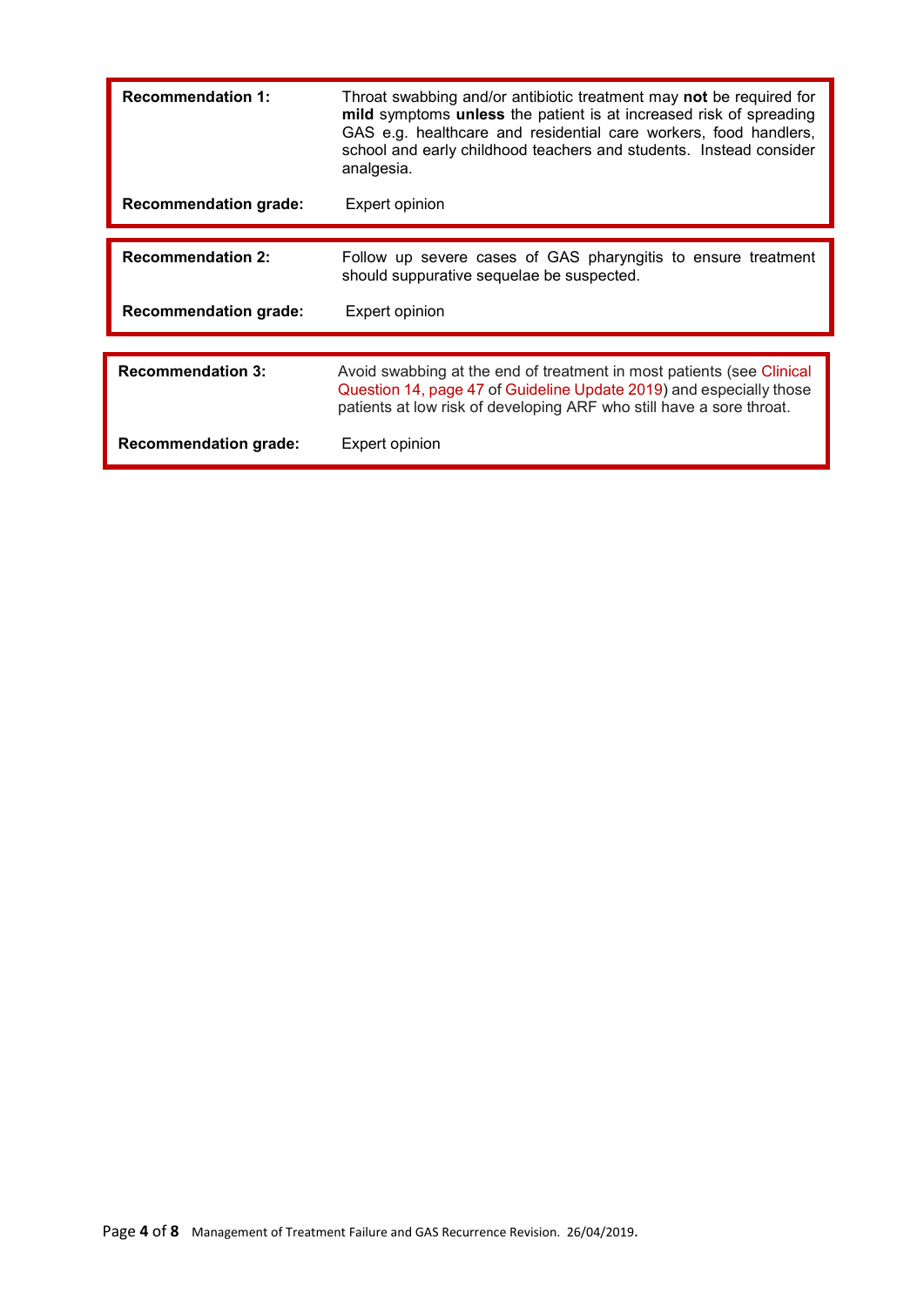## **Algorithm: Management of Recurrent Treated Group A Streptococcal (GAS) Positive Sore Throats in Children and Adolescents at HIGH-Risk\* of Rheumatic Fever**



#### **Footnotes:**

- **\*** Those at high-risk for ARF are individuals who have a personal, family or household history of rheumatic fever or who have two or more of the following criteria: Māori, Pacific ethnicity, age 3-35 years (particularly children and adolescents aged 4-19 years old), or living in crowded circumstances or in lower socioeconomic areas of the North Island.
- **† IM benzathine penicillin:** For children <30kg: 450mg (600,000U); and for adults and children ≥30kg: 900mg (1,200,000U) as a single dose. Benzathine penicillin can be given with lignocaine to reduce injection site pain (see Appendix 4, page 62 in Guideline Update 2019).

**Amoxicillin:** If weight <30kg: 750mg once daily; and if weight ≥30kg: 1000mg once daily; for 10 days.

If concerned about allergic response to penicillin, use erythromycin ethyl succinate under directly observed therapy. Adults and children: 40mg/kg/day in 2-3 divided doses for 10 days.

**‡** A throat swab in a patient at the end of antibiotic regimen is not required for routine (first or second) sore throat but for recurrent GAS pharyngitis an end of treatment throat swab is done as an **exception to usual practice**. (See Question 14, page 47 in Guideline Update 2019)

If end of treatment throat swab is **GAS negative**, this indicates successful treatment of GAS infection and allows the patient to be managed using IM penicillin or oral amoxicillin (page 4) should they present again with further symptoms or signs of pharyngitis.

**§** If the end of treatment throat swab is **GAS positive**, seek paediatrician or adult infectious diseases specialist or clinical microbiologist advice on appropriate management and refer to Table 1 on page 6. An alternative antibiotic may be suggested if compliance and the household measures have been addressed. In this situation if the person is **asymptomatic** then by definition this may be treating "carriage". This is considered appropriate in this high risk population (see Appendix 12, page 74 in Guideline Update 2019).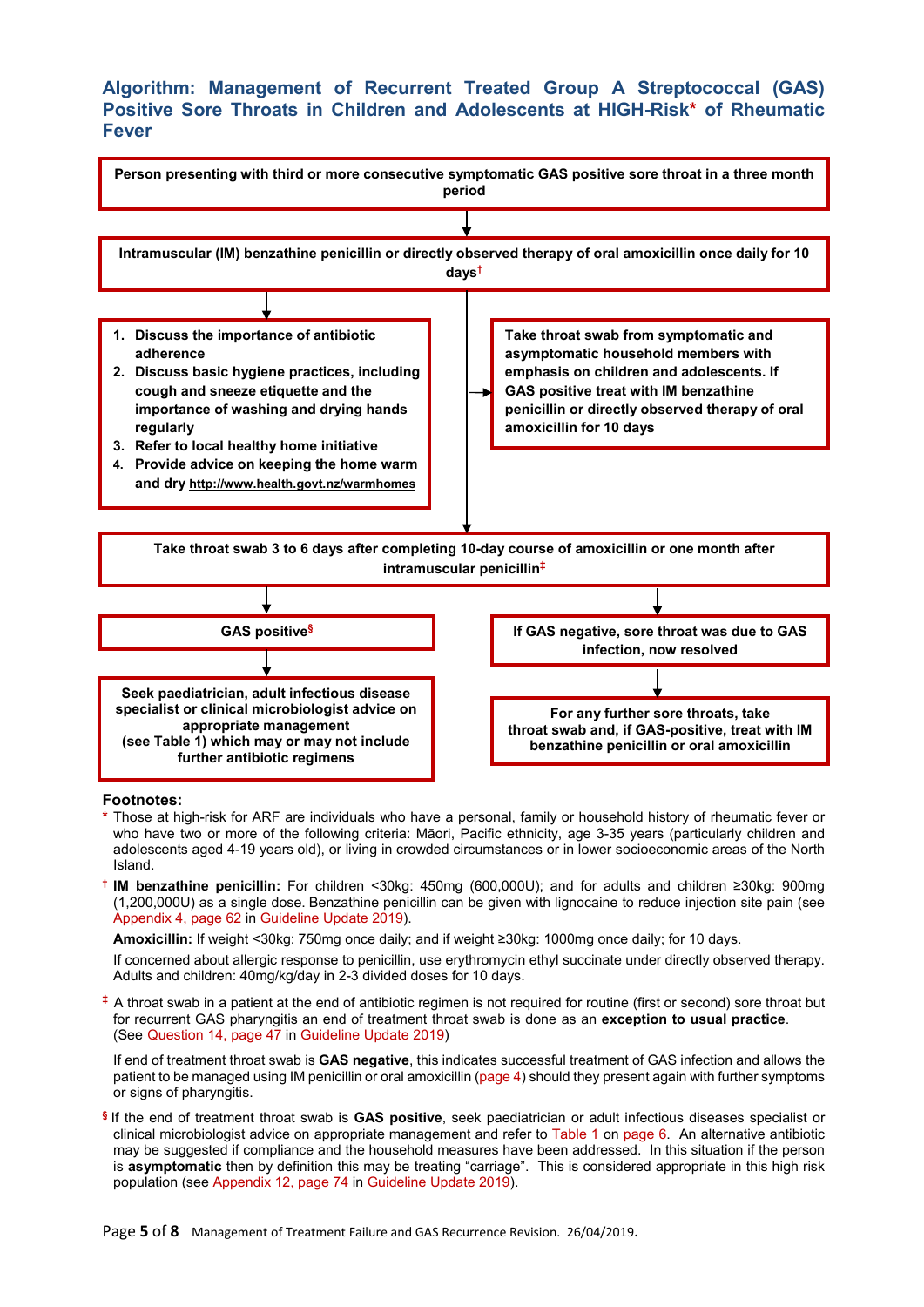## **Recommendations for Antibiotics Regimens Following the Treatment of a Patient's Third or More Consecutive Symptomatic GAS Pharyngitis in a Three Month Period**

These antibiotic regimens are for the treatment of the patient who is GAS positive following treatment for recurrent GAS pharyngitis (i.e. they are GAS positive following treatment with IM benzathine penicillin or directly observed therapy of oral amoxicillin once daily for 10 days). **These antibiotic regimens are to be used on advice from a paediatrician, adult infectious diseases specialist or clinical microbiologist.**

| Table 1. | Recommendations for Antibiotics Regimens Following the Treatment of a Patient's Third or More |  |  |  |  |  |  |
|----------|-----------------------------------------------------------------------------------------------|--|--|--|--|--|--|
|          | Consecutive Symptomatic Episode of GAS Pharyngitis in a Three Month Period                    |  |  |  |  |  |  |

| <b>Antibiotic</b>                                                             | <b>Route</b>     | <b>Dose</b>                                                            |                                                                                                                                                                                                                                                                              | <b>Durat-</b><br>ion | <b>References</b>                                      | <b>IDSA</b><br><b>Evidence</b><br>Rating<br>$2012*$ |
|-------------------------------------------------------------------------------|------------------|------------------------------------------------------------------------|------------------------------------------------------------------------------------------------------------------------------------------------------------------------------------------------------------------------------------------------------------------------------|----------------------|--------------------------------------------------------|-----------------------------------------------------|
| <b>Benzathine</b><br>penicillin <sup>t,‡</sup> and<br>rifampicin <sup>§</sup> | PO.<br>and<br>IМ | <b>Benzathine penicillin:</b><br>Children <30kg: 450mg (600,000 U)     |                                                                                                                                                                                                                                                                              | One<br>dose          | Tanz<br>198516                                         | Strong,<br>high                                     |
|                                                                               |                  | <b>Adults &amp;</b><br><b>Plus</b><br>injection for 4 days:            | children ≥30kg: 900mg (1,200,000 U)<br>Rifampicin starting day of benzathine penicillin<br>20mg/kg/day orally in two divided<br>doses<br>Max dose 600mg daily                                                                                                                | 4 days               |                                                        |                                                     |
| Penicillin V <sup>t</sup><br>and rifampicin <sup>§</sup>                      | P <sub>O</sub>   | Penicillin:<br><b>Plus</b>                                             | 50mg/kg/day in 4 divided doses<br>for 10 days<br>Max dose 2000mg daily<br>Rifampicin for last 4 days (days 7-10):<br>20mg/kg/day in one single dose<br>daily<br>Max dose 600mg daily                                                                                         | 10 days              | Chaudhary<br>1985, 17<br>Shulman<br>2012 <sup>18</sup> | Strong,<br>high                                     |
| Amoxicillin <sup>t, II</sup><br>with rifampicin <sup>§</sup>                  | P <sub>O</sub>   | Amoxicillin for 10 days:<br>Once daily:<br>Twice daily:<br><b>Plus</b> | 50mg/kg once daily<br>Or Weight < 30kg: 750mg once daily<br>Weight $\geq$ 30kg: 1000-1500mg once<br>daily<br>25mg/kg twice daily<br>Max dose 1000-1500mg daily<br>Rifampicin for last 4 days (days 7-10):<br>20mg/kg/day in one single dose<br>daily<br>Max dose 600mg daily | 10 days              | $\mathbf T$                                            |                                                     |
| Clindamycin <sup>**</sup>                                                     | PO.              |                                                                        | 150mg three times a day<br>Max dose 450mg a day                                                                                                                                                                                                                              | 10 days              | Tanz 1991.<br><sup>19</sup> Shulman<br>201218          | Strong,<br>high                                     |
| Amoxicillin, <sup>t, ll</sup> ,<br>$^{\rm ++}$                                | P <sub>O</sub>   |                                                                        | 40mg/kg/day of amoxicillin divided<br>into 3 doses daily                                                                                                                                                                                                                     | 10 days              | Kaplan<br>198820                                       | Strong,<br>moderate                                 |
| clavulanic acid                                                               |                  |                                                                        | Max 2000mg of amoxicillin daily<br>Ask about adherence to antibiotic regimen, recommend family/household screening and consider end of                                                                                                                                       |                      |                                                        |                                                     |

**treatment swab.**

**Source:** Modified from Table Two in Shulman ST et al. Clinical practice guideline for the diagnosis and management of group A streptococcal pharyngitis: 2012 Update by the Infectious Diseases Society of America. Clin Infect Dis. 2012; 55: 1279-1282<sup>18</sup> © by permission of Oxford University Press.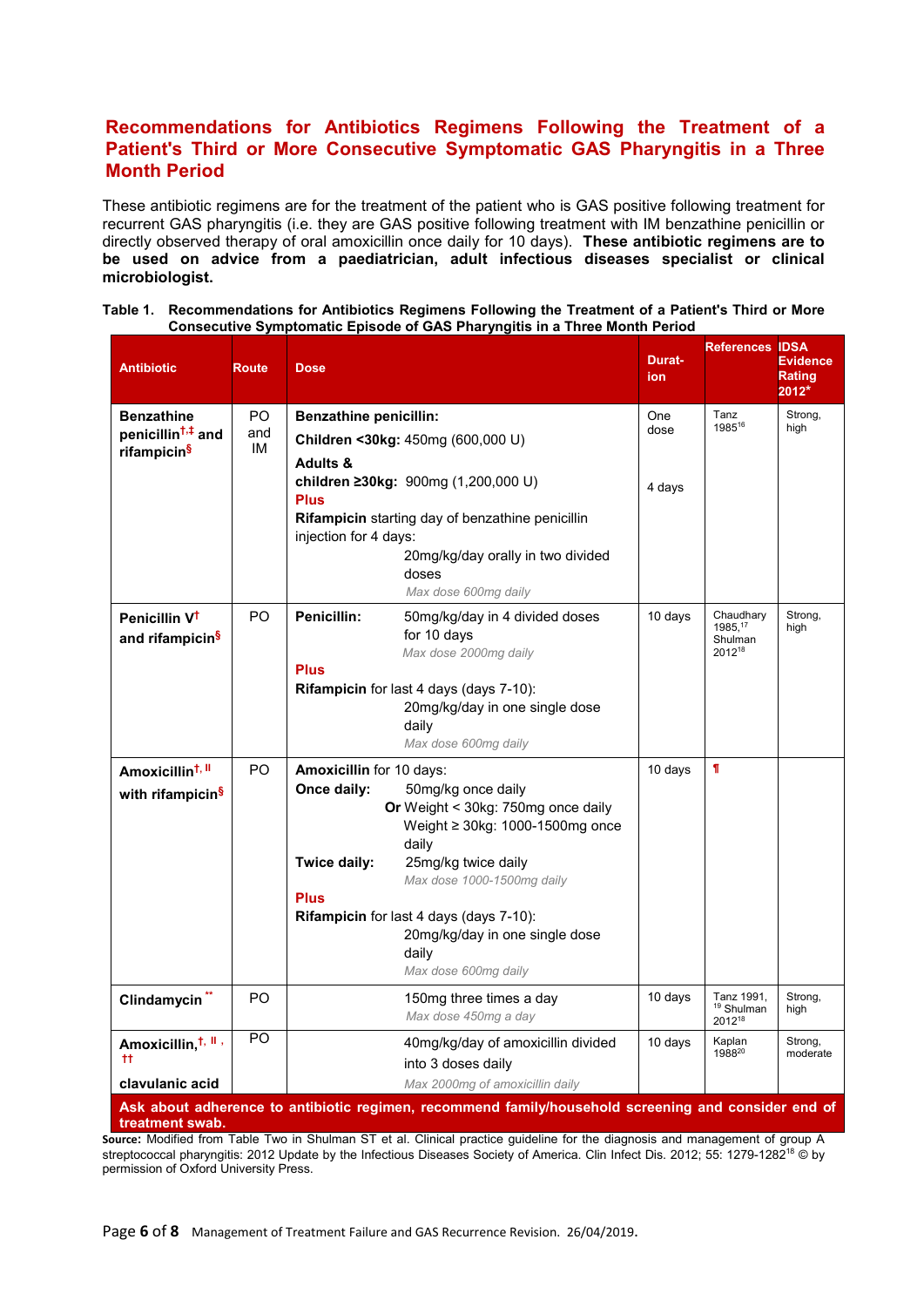- **\*** The IDSA used the GRADE (Grading of Recommendations Assessment, Development and Evaluation) system (see Appendix 3, page 61 in Guideline Update 2019 for description).
- **† Do not** give beta lactam antibiotics if patient has suspected immediate or type 1 hypersensitivity (anaphylaxis) to penicillin or amoxicillin. Up to 5% of patients who are allergic to penicillin or amoxicillin will also be allergic to 1<sup>st</sup> generation cephalosporins.<sup>20</sup> Clindamycin may be offered as alternative, as tabled.<sup>21</sup>
- **‡** Benzathine penicillin can be given with lignocaine to reduce injection site pain. (see Clinical Question 5, page 30 and Appendix 4, page 62 in Guideline Update 2019).
- **§** Rifampicin relatively contraindicated in pregnancy. Rifampicin interacts with many drugs and should be checked before being prescribed, in particular care with prescribing in combination with oral contraceptives, anti-convulsants and warfarin.
- **II** Amoxicillin can be given with food.
- **¶** Once daily amoxicillin has been shown to be non-inferior to oral penicillin but has not been trialled specifically with rifampicin.
- **\*\*** No elixir available in New Zealand.
- **††** Maximum dose in amoxicillin with clavulanic acid is 2000mg of amoxicillin per day.18